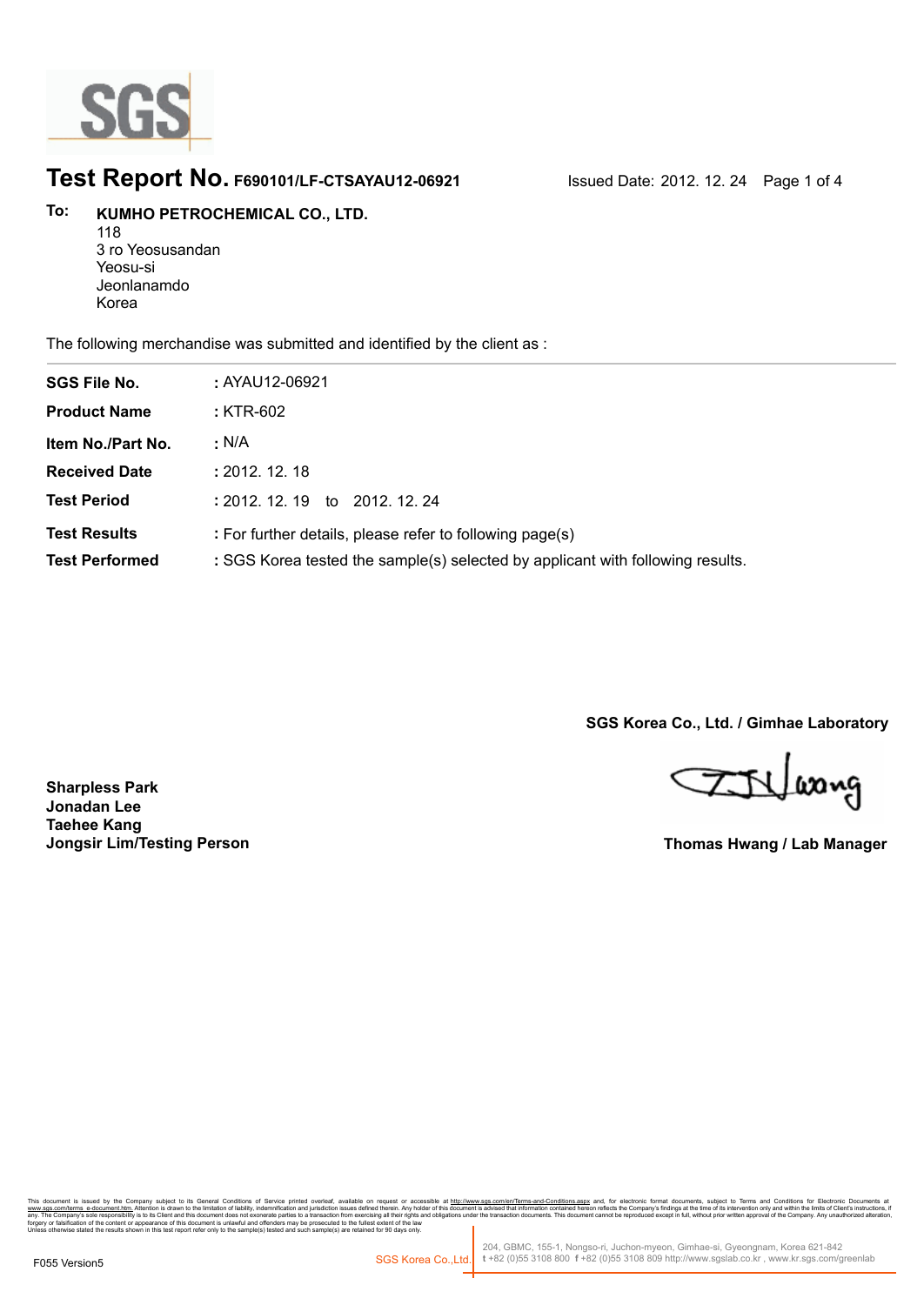

## **Test Report No. F690101/LF-CTSAYAU12-06921** Issued Date: 2012. 12. 24 Page 2 of 4

| Sample No.                | : AYAU12-06921.001 |
|---------------------------|--------------------|
| <b>Sample Description</b> | : KTR-602          |
| <b>Item No./Part No.</b>  | : N/A              |
| <b>Materials</b>          | : N/A              |
| <b>Heavy Metals</b>       |                    |

| <b>Test Items</b>           | Unit  | <b>Test Method</b>                       | <b>MDL</b> | <b>Results</b> |
|-----------------------------|-------|------------------------------------------|------------|----------------|
| Cadmium (Cd)                | mg/kg | With reference to IEC 62321:2008, ICP    |            | N.D.           |
| Mercury (Hg)                | mg/kg | With reference to IEC 62321:2008, ICP    |            | N.D.           |
| Lead (Pb)                   | mg/kg | With reference to IEC 62321:2008, ICP    |            | N.D.           |
| Hexavalent Chromium (Cr VI) | mg/kg | With reference to IEC 62321:2008, UV-VIS |            | N.D.           |

#### **Flame Retardants-PBBs/PBDEs**

| <b>Test Items</b>        | Unit  | <b>Test Method</b>                      | <b>MDL</b> | <b>Results</b> |
|--------------------------|-------|-----------------------------------------|------------|----------------|
| Monobromobiphenyl        | mg/kg | With reference to IEC 62321:2008, GC-MS | 5          | N.D.           |
| Dibromobiphenyl          | mg/kg | With reference to IEC 62321:2008, GC-MS | 5          | N.D.           |
| Tribromobiphenyl         | mg/kg | With reference to IEC 62321:2008, GC-MS | 5          | N.D.           |
| Tetrabromobiphenyl       | mg/kg | With reference to IEC 62321:2008, GC-MS | 5          | N.D.           |
| Pentabromobiphenyl       | mg/kg | With reference to IEC 62321:2008, GC-MS | 5          | N.D.           |
| Hexabromobiphenyl        | mg/kg | With reference to IEC 62321:2008, GC-MS | 5          | N.D.           |
| Heptabromobiphenyl       | mg/kg | With reference to IEC 62321:2008, GC-MS | 5          | N.D.           |
| Octabromobiphenyl        | mg/kg | With reference to IEC 62321:2008, GC-MS | 5          | N.D.           |
| Nonabromobiphenyl        | mg/kg | With reference to IEC 62321:2008, GC-MS | 5          | N.D.           |
| Decabromobiphenyl        | mg/kg | With reference to IEC 62321:2008, GC-MS | 5          | N.D.           |
| Monobromodiphenyl ether  | mg/kg | With reference to IEC 62321:2008, GC-MS | 5          | N.D.           |
| Dibromodiphenyl ether    | mg/kg | With reference to IEC 62321:2008, GC-MS | 5          | N.D.           |
| Tribromodiphenyl ether   | mg/kg | With reference to IEC 62321:2008, GC-MS | 5          | N.D.           |
| Tetrabromodiphenyl ether | mg/kg | With reference to IEC 62321:2008, GC-MS | 5          | N.D.           |
| Pentabromodiphenyl ether | mg/kg | With reference to IEC 62321:2008, GC-MS | 5          | N.D.           |
| Hexabromodiphenyl ether  | mg/kg | With reference to IEC 62321:2008, GC-MS | 5          | N.D.           |
| Heptabromodiphenyl ether | mg/kg | With reference to IEC 62321:2008, GC-MS | 5          | N.D.           |
| Octabromodiphenyl ether  | mg/kg | With reference to IEC 62321:2008, GC-MS | 5          | N.D.           |
| Nonabromodiphenyl ether  | mg/kg | With reference to IEC 62321:2008, GC-MS | 5          | N.D.           |
| Decabromodiphenyl ether  | mg/kg | With reference to IEC 62321:2008, GC-MS | 5          | N.D.           |

NOTE:(1) N.D. = Not detected.(<MDL)

- $(2)$  mg/kg = ppm
- (3) MDL = Method Detection Limit
- $(4) 10$  regulation
- (5) Negative = Undetectable / Positive = Detectable
- $(6)$  \*\* = Qualitative analysis (No Unit)
- $(7)^*$  = Boiling-water-extraction:
	- Negative = Absence of CrVI coating

 Positive = Presence of CrVI coating; the detected concentration in boiling-water-extraction solution is equal or greater than 0.02 mg/kg with 50 cm2 sample surface area.

nany subject to its General Conditions of Service printed overleaf, available on request or accessible at h<u>ttp://www.ags.com/en/Terms-and-Conditions.aspx</u> and, for electronic format documents, subject to Terms and Conditi forgery or falsification of the content or appearance of this document is unlawful and offenders may be prosecuted to the fullest extent of the law<br>Unless otherwise stated the results shown in this test report refer only t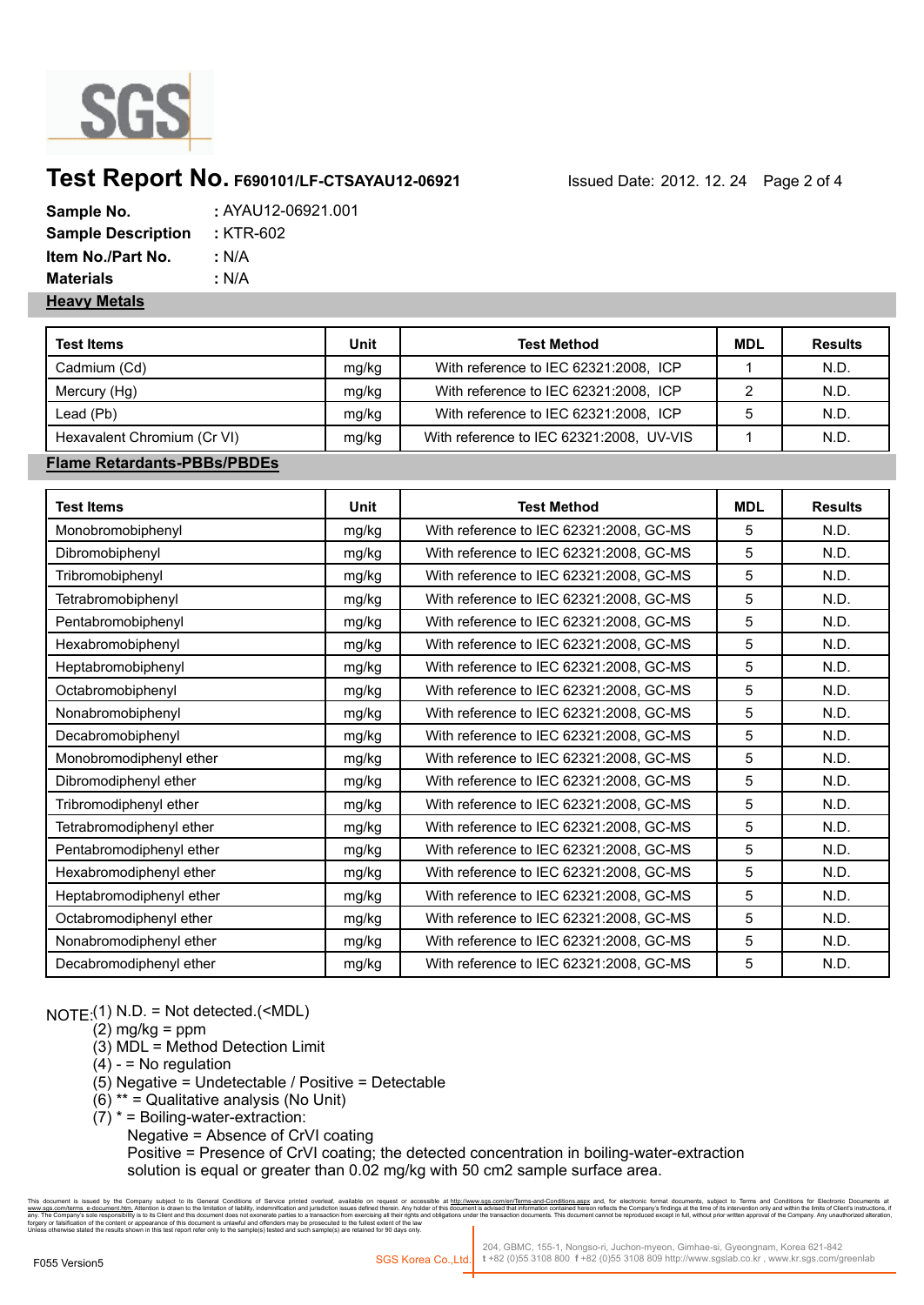

**Test Report No. F690101/LF-CTSAYAU12-06921** Issued Date: 2012. 12. 24 Page 3 of 4



NOTE:(1) N.D. = Not detected.(<MDL)

- $(2)$  mg/kg = ppm
- (3) MDL = Method Detection Limit
- $(4) 10$  regulation
- (5) Negative = Undetectable / Positive = Detectable
- $(6)$ <sup>\*\*</sup> = Qualitative analysis (No Unit)
- $(7)^*$  = Boiling-water-extraction:

Negative = Absence of CrVI coating

 Positive = Presence of CrVI coating; the detected concentration in boiling-water-extraction solution is equal or greater than 0.02 mg/kg with 50 cm2 sample surface area.

nic format documents, subject to Terms and Conditions for Electronic Documents<br>npany's findings at the time of its intervention only and within the limits of Client's instruction<br>duced except in full, without prior written forgery or falsification of the content or appearance of this document is unlawful and offenders may be prosecuted to the fullest extent of the law<br>Unless otherwise stated the results shown in this test report refer only t